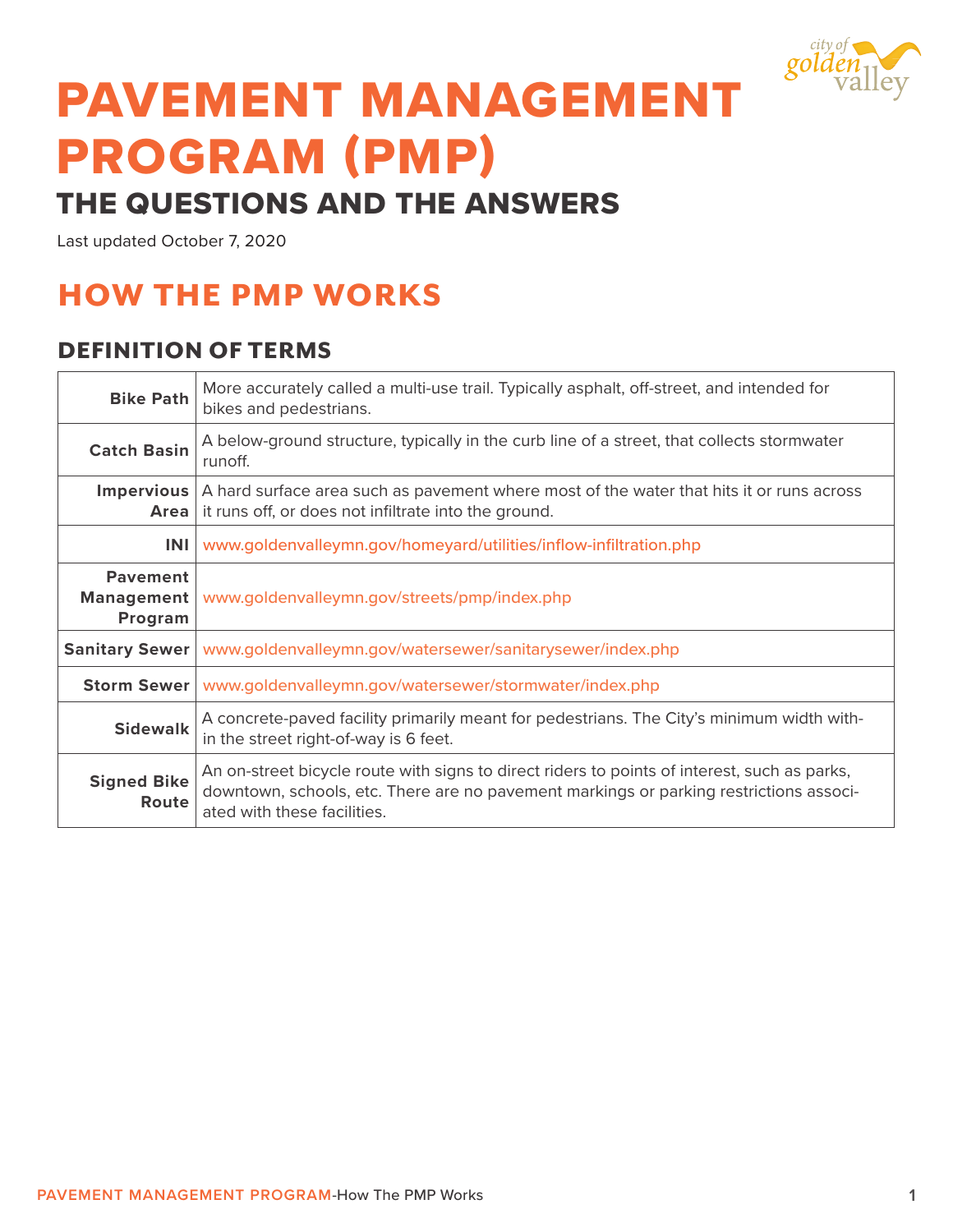## PMP SCOPE

- **Q1. As homeowners, we see what is done at the ground level. We appreciate that new asphalt is laid down, new curbs are put in, and new storm drains are put in. What are all the different components of the project? This may vary from year to year (for example, sidewalk in one year but not another).** 
	- A: A typical project includes pavement removal; replacement or repair of watermain; replacement or repair of sanitary sewer; replacement, repair, or new storm sewer; street subgrade correction (removal of structurally unsuitable soils); installation of concrete curb and gutter; boulevard grading; driveway replacement; adjusting manhole castings; grading and sodding the boulevards; and paving the base and wear courses of asphalt. Work required on watermain, sanitary sewer, storm sewer, and sidewalk installation is not determined until preliminary design for a project is underway. Other work may also be included based on information gathered during preliminary design.
- **Q2. Explain why work is being done. For example, one homeowner thought that the street project, other than laying down new asphalt, was so that the street could be narrowed. From observation, it appears that catch basins with more capacity are being installed to reduce flooding.** 
	- A: The streets are being reconstructed because they are beyond the expected lifetime for asphalt paving, and installing new curb and pavement and reconstructing with modern methods and materials is more cost-effective in the long term than continuing to repair the pavement. All other utility work (watermain, sanitary sewer, storm sewer and other) are done at the same time because of cost effectiveness.

## PROJECT TIMING

**Q3. Can the City give a timeline for key dates in a PMP project?** 

A: The exact schedule depends on a variety of factors, the most significant being weather.

- **Q4. Can the City provide a map of current PMP projects as well as the other remaining PMPs, with the associated years of construction for each area?** 
	- A: The City website's PMP page (www.goldenvalleymn.gov/streets/pmp) has maps for current projects linked under the specific project heading, a map for upcoming projects linked under "Proposed Future PMPs, and a map for completed PMP projects linked under "PMP Progress."
- **Q5. What are the points where homeowners have an opportunity to give feedback to City Council in a public hearing?** 
	- A: Resident feedback is always welcome, with the primary opportunities being at PMP Open Houses and Public Hearings. Residents are always welcome to contact City staff by email, voicemail, or individual meetings as needed.
- **Q6. When are homeowners contacted directly by letter regarding the PMP and why?** 
	- A: Residents are first contacted by letter after the City Council authorizes preparation of a feasibility report to inform them that rehabilitation of their street is being considered and to make them aware that the City will starting survey work, utility locates, and soil borings on their street soon. Residents are also notified at key points in the process, including prior to open houses, when specific issues are identified that may impact them, and prior to the public hearing and assessment hearings. The City also sends bi-weekly construction newsletters sent throughout the project and distributes daily "door hangers" to residents who will be impacted by specific construction activities.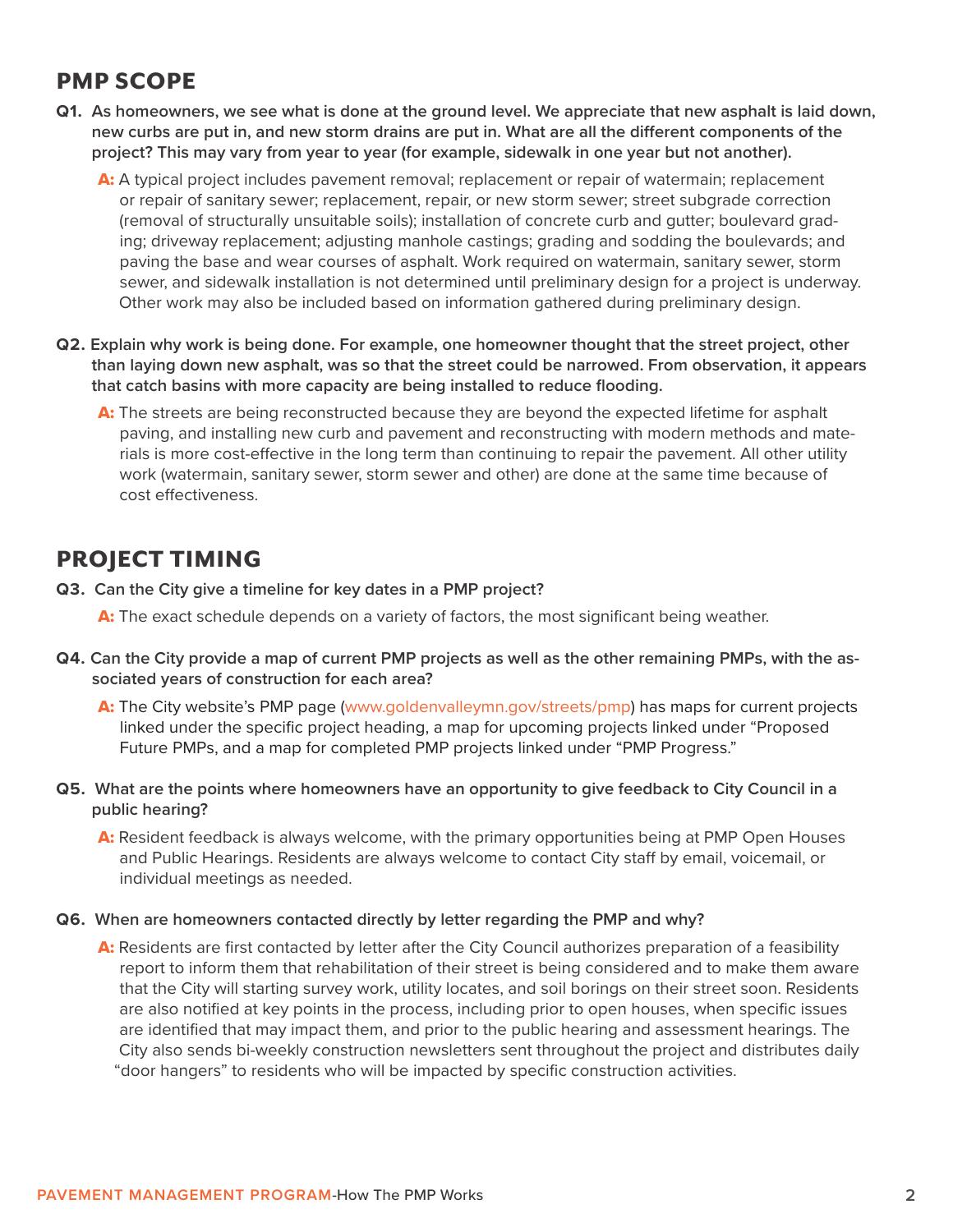#### **Q7. When is the preliminary design complete so homeowners have an opportunity to raise concerns?**

- A: Residents are typically invited to a second open house as preliminary design and the feasibility report near completion.
- **Q8. Is there a way for homeowners to follow the design process rather than having a point when they give input and a point when they get the results? Maybe there could be a monthly design meeting to review options under consideration between the May and October Open Houses.** 
	- A: Residents are always welcome to contact City staff with questions regarding the design and status of the project. In addition, staff will contact individual or small groups of residents if and when there is an issue that affects them. This contact may involve meetings as needed.

#### **Q9. When are bids put out?**

A: Projects are typically put out for bid shortly after the City Council authorizes them, usually in January or February, but can be as early as the fall before the start of construction.

#### **Q10. Are bids available for public review? If so, when and where?**

A: The bids are public information and can be obtained by submitting a Data Request form to the City's Physical Development Department.

## PROJECT EXECUTION

#### **Q11. How was SEH selected for the preliminary work? Did this go out to bid?**

- A: The consulting engineering firm of SEH has worked with the City of Golden Valley on its Pavement Management Program since approximately 1995. Based on this experience, standards, and procedures, they were selected to perform the preliminary project design. Under Minnesota law, cities are not required to competitively bid professional services such as legal, engineering, and architectural services. However, the City of Golden Valley annually reviews the rates charged by all engineering consultants to ensure the rates are fair and comparable to other consultants.
- **Q12. What is SEH's role? If there is a design role, how do City staff and homeowners have the opportunity to review and respond to it?** 
	- A: SEH has been contracted to supplement and assist City staff by providing professional engineering services for the design of PMP projects. Residents have the opportunity to review their work and respond to it within the PMP public participation process.

#### **Q13. How is a contractor selected for the actual construction work?**

A: Under State law, the City is required to publicly advertise for bids and to enter into a contract with the lowest responsible bidder.

## **Q14. Instead of giving contractors incentives to complete work on time, wouldn't it be more appropriate to have financial penalties if they failed to complete on time?**

A: Construction penalties, or Liquidated Damages, have been used for many, many years in Minnesota. However, when an agency invokes Liquidate Damages, it is very common for these actions to end up in arbitration or the courts, where it has been found that only the actual damages, or extra costs incurred by the agency, can be assessed. Proving actual financial damages is very difficult; therefore, many agencies are moving towards incentives for meeting completion dates and are finding it to be successful